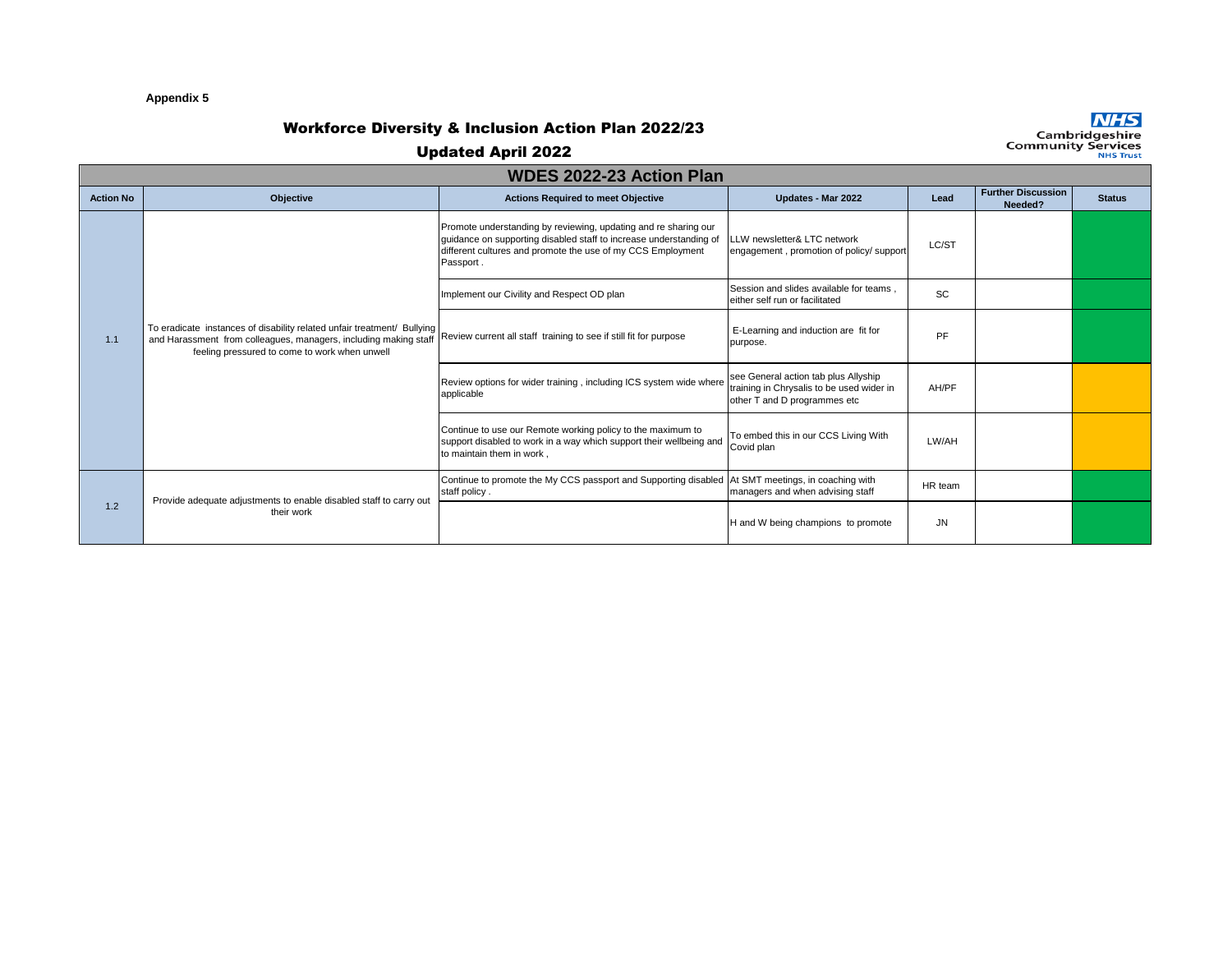

## Workforce Diversity & Inclusion Action Plan 2022/23

Updated April 2022

**NHS**<br>Cambridgeshire<br>Community Services

| <b>WRES 2022-23 Action Plan</b> |                                                                                                                                                                                                                  |                                                                                                                                                                                                |                                                                                                                                                                           |                                                                      |                                      |               |  |  |
|---------------------------------|------------------------------------------------------------------------------------------------------------------------------------------------------------------------------------------------------------------|------------------------------------------------------------------------------------------------------------------------------------------------------------------------------------------------|---------------------------------------------------------------------------------------------------------------------------------------------------------------------------|----------------------------------------------------------------------|--------------------------------------|---------------|--|--|
| <b>Action No</b>                | <b>Objective</b>                                                                                                                                                                                                 | <b>Actions Required to meet Objective</b>                                                                                                                                                      | <b>Updates - Mar 22</b>                                                                                                                                                   | Lead                                                                 | <b>Further Discussion</b><br>Needed? | <b>Status</b> |  |  |
| 2.1                             | Support BAME staff development and career progression, including<br>the use of secondments and " stretch assignment " opportunities .                                                                            | Work with our Cultural Diversity network to promote<br>opportunities including options to use shadowing and<br>secondments to support career development and learning                          | Invite JN to CD Network to run a<br>career development session                                                                                                            | AC/JN                                                                |                                      |               |  |  |
|                                 |                                                                                                                                                                                                                  | Incudes BAME staff specific T and D opportunities in list of<br>available training in Appraisals Paperwork                                                                                     | Included in new paperwork due to be<br>launched                                                                                                                           | PF                                                                   |                                      |               |  |  |
|                                 |                                                                                                                                                                                                                  | Work with the Cultural Diversity network and our ICS partners Part of planned ICS D and I work<br>D and I leads on opportunities for development                                               | BMLK and C and P for 2022/23                                                                                                                                              | Mku/AH                                                               |                                      |               |  |  |
| 2.2                             | To support the Trust in developing the workforce section of its Anti-<br>Racism Strategy to promote understanding and our journey from<br>assimilation and limited inclusion to belonging for all our BAME staff |                                                                                                                                                                                                |                                                                                                                                                                           |                                                                      |                                      |               |  |  |
|                                 |                                                                                                                                                                                                                  | Review, update and re share our Cultural awareness<br>information to support understanding                                                                                                     | Update and use to inform / educate<br>all staff.                                                                                                                          | V.I                                                                  |                                      |               |  |  |
|                                 |                                                                                                                                                                                                                  | Promote the trust Anti-Racism Pledge and contribute to the<br>trust wide planned anti racism strategy                                                                                          | Pledges at May Board and Strategy<br>in draft, in the interim a whole range<br>of Workforce Diversity and Inclusion<br>actions already in place and being<br>implemented. | CS/Mku                                                               |                                      |               |  |  |
|                                 |                                                                                                                                                                                                                  | Promote information on faith and culture key dates and<br>support staff to celebrate these.                                                                                                    | Draft Calendar for use in a range of<br>polices and promotions and regular<br>communications                                                                              | LC.                                                                  |                                      |               |  |  |
|                                 |                                                                                                                                                                                                                  | "See Me First" Champions to support/signpost staff                                                                                                                                             | to go live May 2022                                                                                                                                                       | MKa                                                                  |                                      |               |  |  |
| 2.3                             | Address the relative likelihood of White staff being appointed from<br>shortlisting across all posts compared to BME staff                                                                                       | Promote diverse panels and the positive role of BAME panel<br>members, through feedback and work with the Cultural<br>Diversity network (see General actions for wider Recruitment<br>actions) | (see General actions for wider<br>Recruitment actions)                                                                                                                    | LC                                                                   |                                      |               |  |  |
|                                 |                                                                                                                                                                                                                  | Implement the action from No More Tick Boxes                                                                                                                                                   |                                                                                                                                                                           | LC.                                                                  |                                      |               |  |  |
| 2.4                             | Address the relative likelihood of BAME staff entering the formal<br>disciplinary process compared to White staff                                                                                                | Increase the number of Cultural Ambassadors                                                                                                                                                    | Recruited and returned to 5 CAs with<br>I more interested new recruit                                                                                                     | AH                                                                   |                                      |               |  |  |
|                                 |                                                                                                                                                                                                                  | Restart the Cultural Ambassadors peer support group                                                                                                                                            | In place and invited to join WD& I<br>group                                                                                                                               | AC/Mka                                                               |                                      |               |  |  |
|                                 |                                                                                                                                                                                                                  | Develop and roll out team sessions to promote a culture of<br>Civility & Respect                                                                                                               | Team workshop outline in place and<br>SC can facilitate team sessions or<br>they can be self run.                                                                         | <b>SC</b>                                                            |                                      |               |  |  |
| 2.5                             | Irradiate bullying harassment abuse or discrimination at work from<br>Manager/team leader , other colleagues or members of the public                                                                            | Promote and widen the use of diversity mentors, starting with<br>our in house leadership development programmes.                                                                               | Included in Chrysalis as part of the<br>inclusive leadership aspect.                                                                                                      | PF                                                                   |                                      |               |  |  |
|                                 |                                                                                                                                                                                                                  | Undertake actions in 2.1, 2.2, 2.3 and 2.4 above and<br>Implement the NHS contract Prevention of Violence &<br><b>Aggression Standards</b>                                                     | see General action tab                                                                                                                                                    | named leads<br>above plus<br>RF for<br>Prevention of<br>VA standards |                                      |               |  |  |